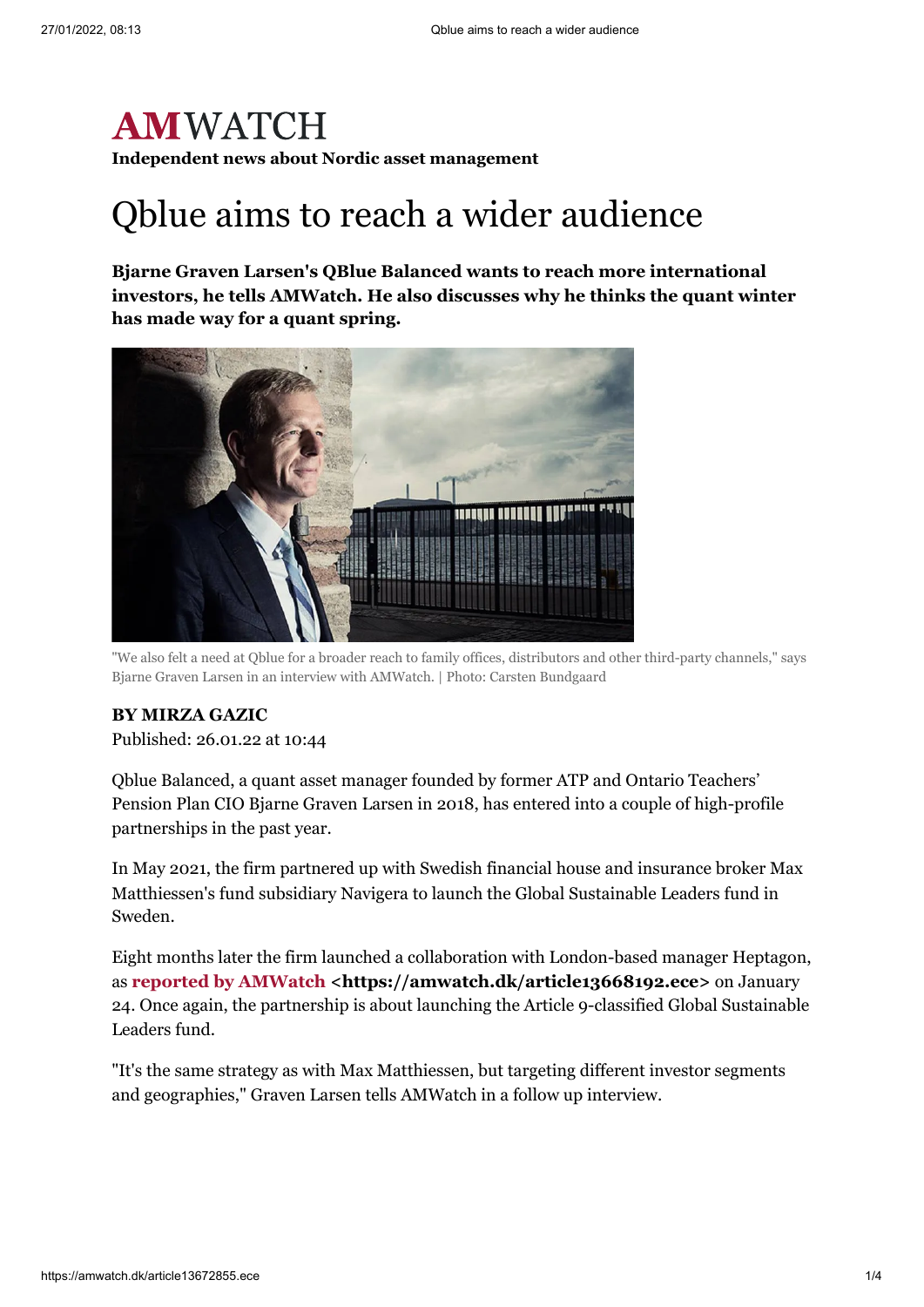He says Qblue and Heptagon had known each other and had discussions for several years, dating back to when the Danish manager launched its first strategy. At that time, though, the UK firm already had a long-short fund with ESG characteristics.

"When we did the launch with Max Matthiessen's Navigera last year, we continued our conversations with them and they showed interest in that strategy too. What works for us is that they have a UCITS fund set-up. With this you can distribute to institutions and to retail and third-party channels and private banking clients. That was one of the things that appealed to us - you see more and more institutional investors that prefer having a UCITS set-up," Graven Larsen says.

Another favorable aspect of working with Heptagon is the London manager's global reach.

"We also felt a need at Qblue for a broader reach to family offices, distributors and other third-party channels. We felt that would benefit us and wanted to broaden to other geographies and segments in the market. But the chemistry also worked. That's important when you enter partnerships. You just know when you have found the right people that share the same values," he says.

### **We wanted to broaden to other geographies and segments in the market**

#### **BJARNE GRAVEN LARSEN**

The latest partnership fund launched in mid-January, and three investors have been made public: Swedish insurer Dalarnas försäkringsbolag, Danish investment company Chr. Augustinus Fabrikker and Singapore-based financial company Singlife with Aviva.

Chr. Augustinus Fabrikker CEO Claus Gregersen has said the Danish firm invested DKK 400m (EUR 40m) in the fund, which had USD 140.5m at the time of launch.

The fact that QBlue is able to reel in these investors is, according to Graven Larsen, due to ongoing discussions and because they have been actively working to promote themselves.

"I think it's fair to say we've had conversations with Dalarna for quite some time. They've known us and we had a positive dialog about our strategy and their goals for a while. The same goes for Chr. Augustinus Fabrikker. We knew already that they were into sustainable investments. They spend a lot of time sourcing that. And they're based in CPH like we are. We've also had discussions in Singapore since day one and found that Singlife were looking for something like what we offered," he says, and adds:

"It's all about being in the market and being active."

#### **Return expectations**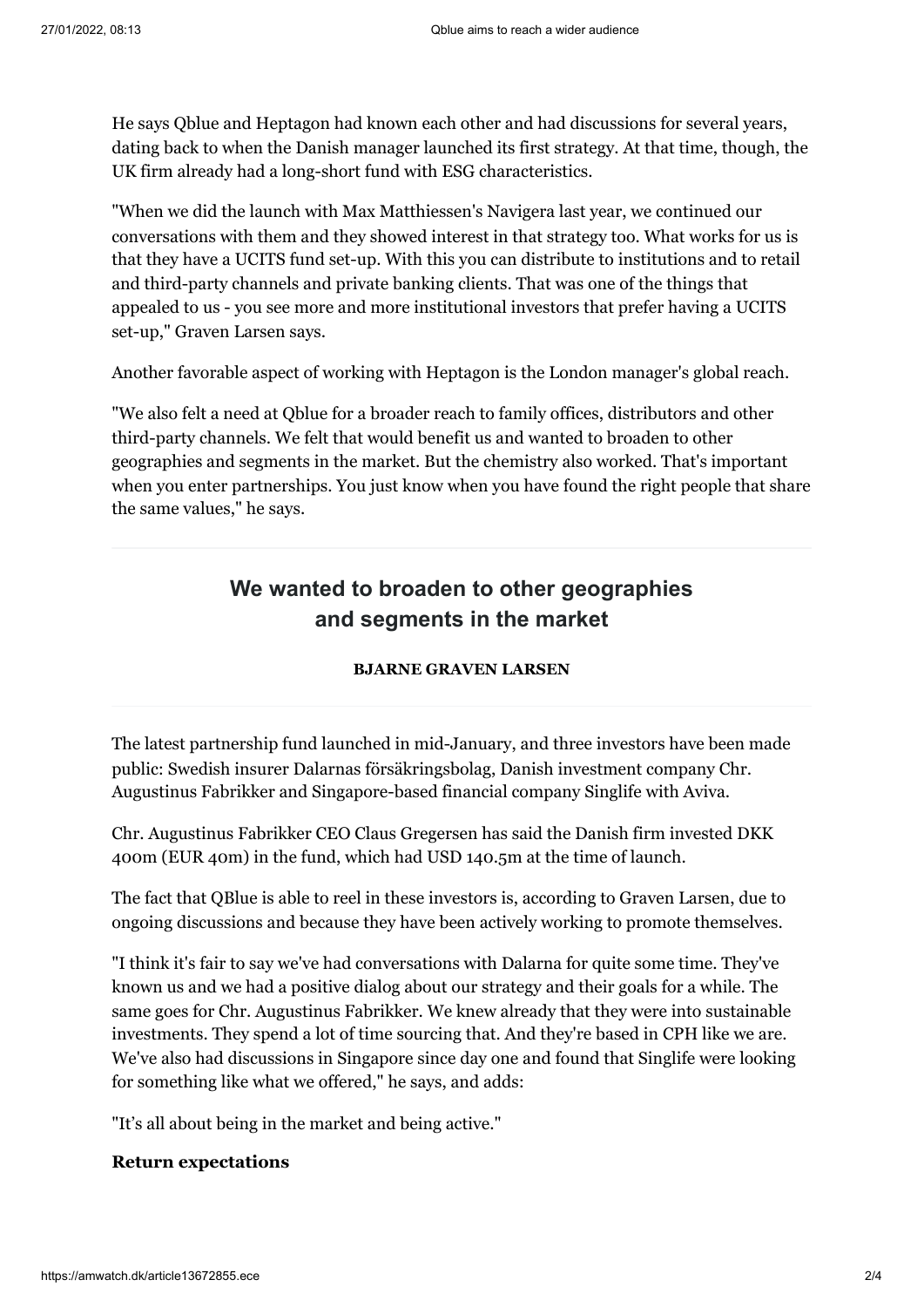The Global Sustainable Leaders fund is a long-only strategy that uses MSCI World as its benchmark. As has previously been reported, the asset manager uses its own, internally developed tool to identify what it calls as the leaders in sustainability. The tool will help in the goal to beat the benchmark by up to three percent on average annually.

"70 percent of it is invested in US like the benchmark. Since we're invested in the same regions and industries as the benchmark, the fund will follow it but we feel investing in the 10 percent most sustainable companies applying our proprietary tool will provide added value. The goal is two to three percent on average better than benchmark annually. We won't do better every year. Some years we will do better, some worse. But the long-term goal, if we look at a rolling five-year period, is to deliver up to 3 percent better per annum on average," he says.

#### **AUM and the development of the Swedish partnership**

Qblue Balanced has a total of around EUR 250m in assets under management.

Its Swedish partnership with Navigera has yielded SEK 500m (EUR 50m) since launch, which Graven Larsen says is beyond both firms' expectations.

Navigera's website doesn't include MSCI World as an available index to compare the fund's returns to but does have Morningstar Global Markets. Using that instead shows that Global Sustainable Leaders has a return of 17.79 percent since May 2021, while the benchmark has 10.54 percent.

While it's not exactly the same strategy as Qblue's first product, which was a long/short alternative risk premium fund, it's safe to say that the firm didn't start at the best of times for quant managers.

The last few years have heavily favored growth and tech stocks and Graven Larsen has himself referred to the "quant winter" during his previous interview with AMWatch. It wasn't just alternative risk premia managers that suffered; even value-based managers found it difficult to navigate in an environment when FAANG-stocks provided buoyancy to the stock market.

Sweden's Second National Pension Fund (AP2) is a good example, having underperformed its contemporaries at AP1, AP3 and AP4 for some years.

He says he believes 2021 was the advent of the spring, after the quant winter period of 2020. But he also sees a reason to continue being cautious around value.

"Markets started to normalize, and it became clear that QE and "low for long" monetary policy could not continue forever. Our Alternative Risk Premia strategy performed well in these circumstances and was up by 19.5 percent full-year. It is my expectation that this normalization will continue, which is favorable for quant managers. Regarding value strategies, you have to be careful as these strategies tend to score poorly in the sustainability dimensions. Unless you integrate sustainability into your value strategies, as we try to do, you could be in for a bumpy ride," Graven Larsen says.